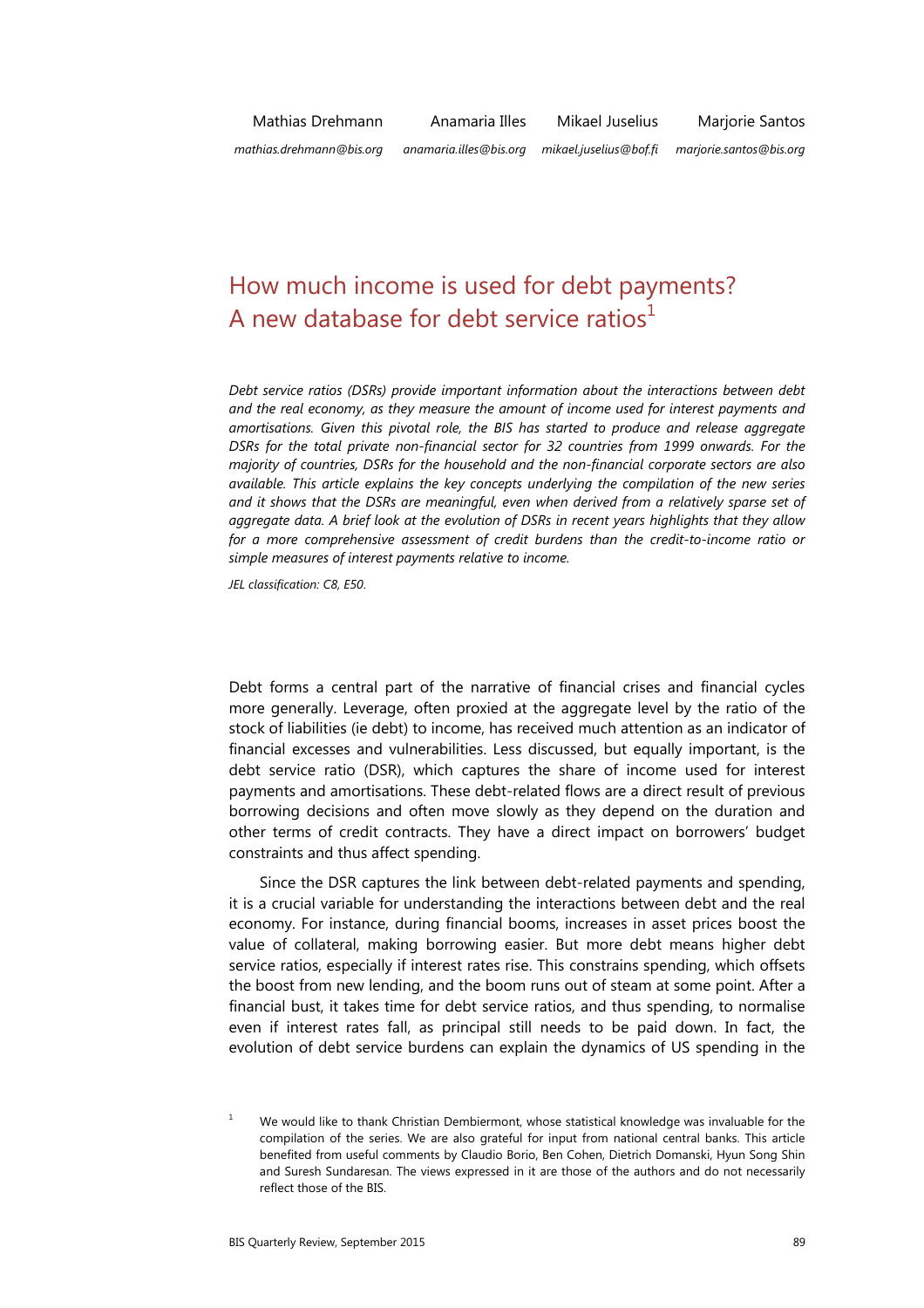<span id="page-1-4"></span>aftermath of the Great Financial Crisis fairly well.<sup>[2](#page-1-3)</sup> In addition, DSRs are also highly reliable early warning indicators of systemic banking crises.<sup>[3](#page-1-2)</sup>

Given this pivotal role, the BIS has started to produce and release aggregate DSRs for the total private non-financial sector on a regular basis.<sup>[4](#page-1-1)</sup> The new DSR database currently covers quarterly series for 32 countries from 1999 onwards. For the majority of countries, series for the household and the non-financial corporate (NFC) sectors are also available. To derive the DSR on an internationally consistent basis, we apply a unified methodological approach and use, as far as they are available, input data that are compiled on an internationally consistent basis.

The methodology, the data inputs and some results are discussed in the remainder of this article.

# Methodology

The DSR is defined as the ratio of interest payments plus amortisations to income. As such, the DSR provides a flow-to-flow comparison – the flow of debt service payments divided by the flow of income.

At the individual level, it is straightforward to determine the DSR. Households and firms know the amount of interest they pay on all their outstanding debts, how much debt they have to amortise per period and how much income they earn. But even so, difficulties can arise. Many contracts can be rolled over so that the effective period for repaying a particular loan can be much longer than the contractual maturity of the specific contract. Equally, some contracts allow for early repayments so that households or firms can amortise ahead of schedule. Given this, deriving aggregate DSRs from individual-level data does not necessarily lead to good estimates.<sup>[5](#page-1-0)</sup> And such data are rarely comprehensive, if available at all. For this reason, we derive aggregate DSRs from aggregate data directly.

While interest payments and income are recorded in the national accounts, amortisation data are generally not available and hence present the main difficulty in deriving aggregate DSRs. To overcome this problem, we follow an approach used by the Federal Reserve Board to construct debt service ratios for the household sector (Dynan et al (2003)) which measures amortisations indirectly. It starts with the basic assumption that, for a given lending rate, debt service costs – interest payments and amortisations – on the aggregate debt stock are repaid in equal portions over the maturity of the loan (instalment loans). The justification for this

<span id="page-1-3"></span><sup>&</sup>lt;sup>2</sup> See Juselius and Drehmann (2015) for a formal analysis.

<span id="page-1-2"></span>See Alessi et al (2014) or Drehmann and Juselius (2014).

<span id="page-1-1"></span><sup>&</sup>lt;sup>4</sup> The series are available on the BIS website at www.bis.org/statistics/dsr.htm.

<span id="page-1-0"></span><sup>5</sup> Consider an example of a household that buys a house and borrows CHF 500,000. The initial mortgage contract runs over 10 years. But the loan is structured on the premise that the borrower can refinance it after 10 years and that he will pay it back in full over a 25-year period. It then makes sense to estimate the DSR under the assumption that the loan has a 25-year maturity. But this may not be known when constructing aggregate DSRs from micro data. In addition, recorded repayment flows may not reflect actual amortisations. For example, after 10 years the household changes its mortgage provider, repaying the original bank CHF 320,000 in year 10, but financing CHF 300,000 of this amount with a new loan from a different bank. Micro-level data might record a repayment of CHF 320,000, even though the repayment by the household is CHF 20,000.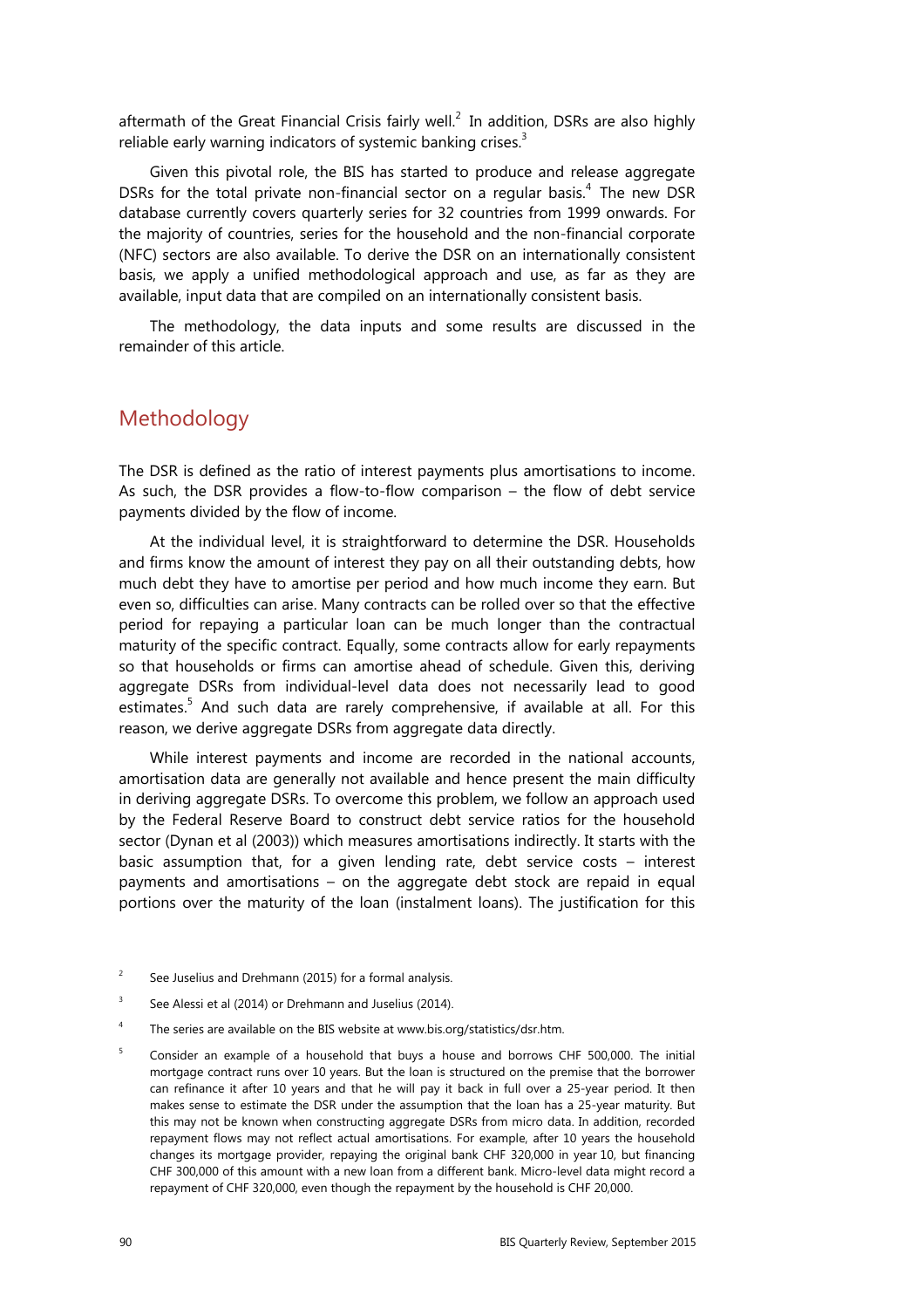<span id="page-2-1"></span>assumption is that the differences between the repayment structures of individual loans will tend to cancel out in the aggregate. $^6$  Using some simulations, we show in Box 1 that this indeed seems to be the case. For instance, approximating the aggregate DSR with the instalment loan formula works, though with a small approximation error, even if the majority of borrowers pay back the principal only at the end of the contract.

By using the standard formula for the per-period cost of an instalment loan (see Box 2 for a derivation) and dividing it by income, the aggregate *DSR* for sector *j*  at time *t* can be calculated as:

$$
DSR_{j,t} = \frac{i_{j,t}}{\left(1 - \left(1 + i_{j,t}\right)^{-s_{j,t}}\right)} * \frac{D_{j,t}}{Y_{j,t}}
$$
(1)

where  $D_{i,t}$  denotes the total stock of debt,  $Y_{i,t}$  denotes aggregate income available for debt service payments,  $i_{it}$  denotes the average interest rate on the existing stock of debt and *s<sub>it</sub>* denotes the average remaining maturity across the stock of debt. Given that the new database has a quarterly frequency, we match flows to flows on a quarterly basis. Thus, we use quarterly income and the average interest rate per quarter, and we measure the remaining maturities in quarters.

The instalment loan formula indirectly captures amortisations through the nonlinear interest rate term in the denominator. To provide some understanding of how amortisations affect the DSR as interest rates and maturities change, consider a simple example with two sectors, each with a stock of debt of [100](#page-11-0) and income of [100.](#page-11-0) In both sectors, the average remaining maturity of the debt stock is 10 years, but sector A has borrowed at an average interest rate of 2%, whilst sector B has an average interest rate of 5%. Given the interest rate differential, one would expect a substantially lower debt service ratio in sector A. This is not the case, however, because of amortisations. In fact, despite interest payments being 60% lower in sector A, its DSR is only slightly smaller: 11%, compared with 13% in sector B. Now consider a third sector, C, which is similar to sector B in that it also has a debt-toincome ratio of [100%](#page-11-0) and borrows at an average interest rate of 5%, but it faces an average remaining maturity of only six years. In this case, its DSR is close to 20% rather than 13%. These non-linear effects are illustrated further in Graph 1, which shows hypothetical DSRs for a debt-to-income ratio of [100](#page-11-0)% over a range of interest rates (Graph 1, left-hand panel) and remaining maturities (Graph 1, righthand panel).

A potential concern with the instalment loan formula is that the non-linear effects from the "amortisations" term can generate an approximation error when aggregate data are used. For example, applying formula (1) to individual loans and summing up does not produce the same DSR which would be obtained from applying it to aggregate data inputs directly. Nevertheless, this approximation error turns out to be relatively independent of average interest rates, debt-to-income ratios or maturities (Box 1). Thus, our methodology should correctly capture how the DSR in a particular country *changes* over time, even if it does not necessarily accurately measure its *level* relative to what one could obtain from the correct micro data. The Fed encountered similar issues in relation to its household DSRs, pointing

<span id="page-2-0"></span>This aggregation assumption is also intuitive. For example, consider 10 loans of equal size for which the entire interest payment and principal are due at maturity, each with 10 repayment periods and taken out in successive years over a decade. After 10 periods, when the first loan falls due, the flow of interest payments and amortisations on these 10 loans will jointly be indistinguishable from the repayment of a single large instalment loan.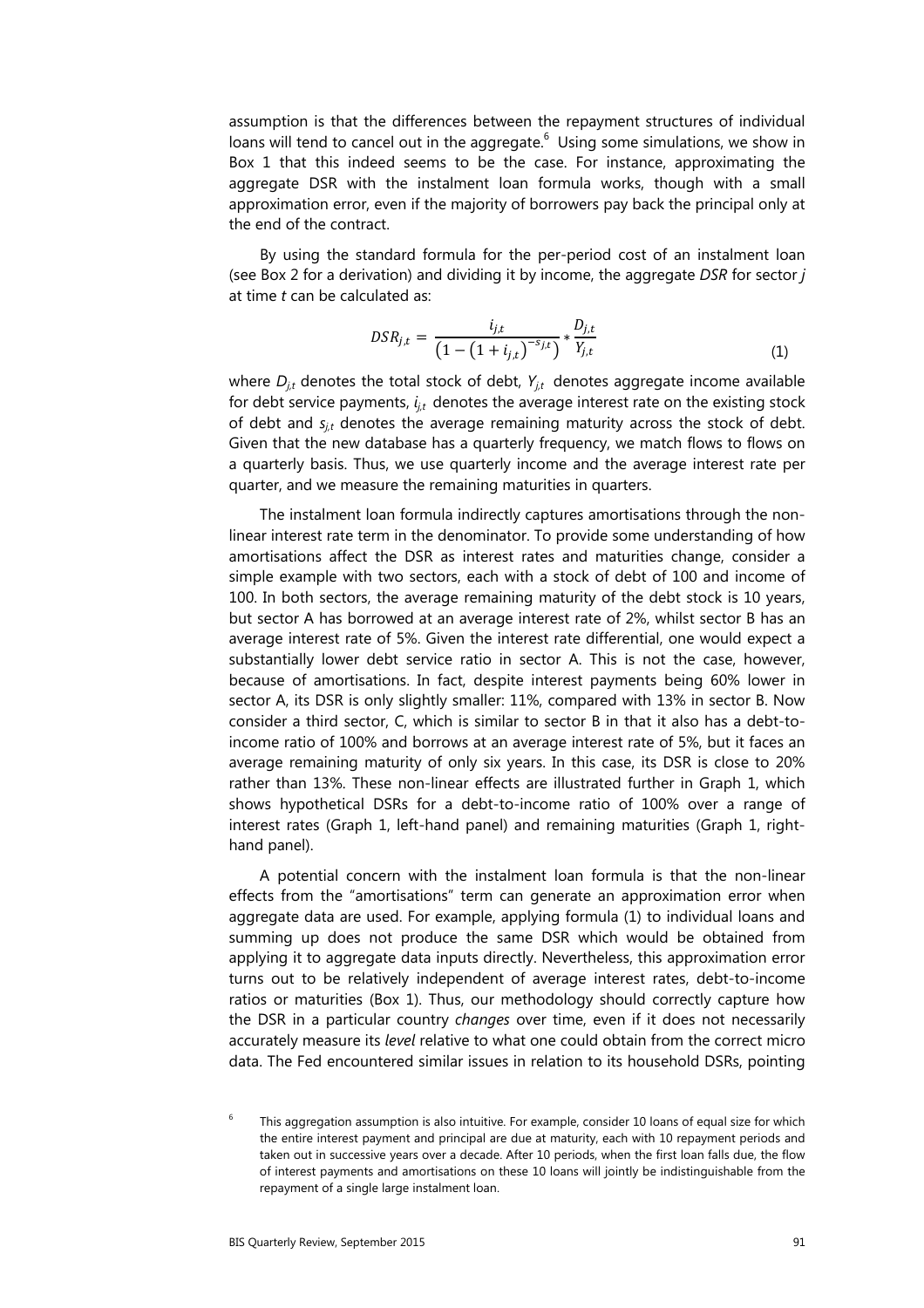

In per cent Graph 1 and Graph 1 and Graph 1 and Graph 1 and Graph 1 and Graph 1 and Graph 1 and Graph 1 and Gra

### <span id="page-3-2"></span>The impact of interest rates and remaining maturities on  $DSRs<sup>1</sup>$

 $<sup>1</sup>$  Hypothetical DSRs for a debt-to-income ratio of [100](#page-11-0)% given various interest rates and remaining maturities. When interest rates change,</sup> we assume remaining maturities of 10 years. When the remaining maturities change, interest rates are held constant at 5%.

Source: BIS estimates.

out that its "approximation is useful to the extent that, by using the same method and data series over time, it generates a time series that captures the important changes in the household debt service burden" (Federal Reserve Board (2013)).

# Data inputs for constructing DSRs

The previous section has shown that it is possible to construct meaningful aggregate DSRs with a relatively sparse set of aggregate data: the total stock of debt, the income available for debt service payments, the average interest rate on the existing stock of debt and the average remaining maturity. This is encouraging and simplifies our task considerably because it lessens the need for micro-level data, which are not available for a large range of countries and time periods.

This section provides a high-level overview of the data inputs. Further details and country-specific information are provided in the data documentation.<sup>[7](#page-3-1)</sup> To ensure international consistency, we rely as much as possible on data from national accounts. In particular, national accounts provide us with information about the stock of debt, income and interest rates. $8$ 

We measure the stock of debt for each sector by its credit counterpart as recorded in the BIS database on credit to the private non-financial sector (Dembiermont et al (2013)).

To capture the income available to service the debts of households or nonfinancial corporations (NFCs), we augment gross disposable income (GDI) with gross interest payments, as GDI measures income after such payments. In the case of

<span id="page-3-1"></span>Se[e www.bis.org/statistics/dsr.htm.](http://www.bis.org/statistics/dsr.htm)

<span id="page-3-0"></span><sup>8</sup> For 15 countries in the sample, only the DSR for the total private non-financial sector (PNFS) is currently available given data availability. In these cases, income is proxied by nominal quarterly GDP series and the interest rate is proxied by the average interest rate on loans made by banks to the PNFS.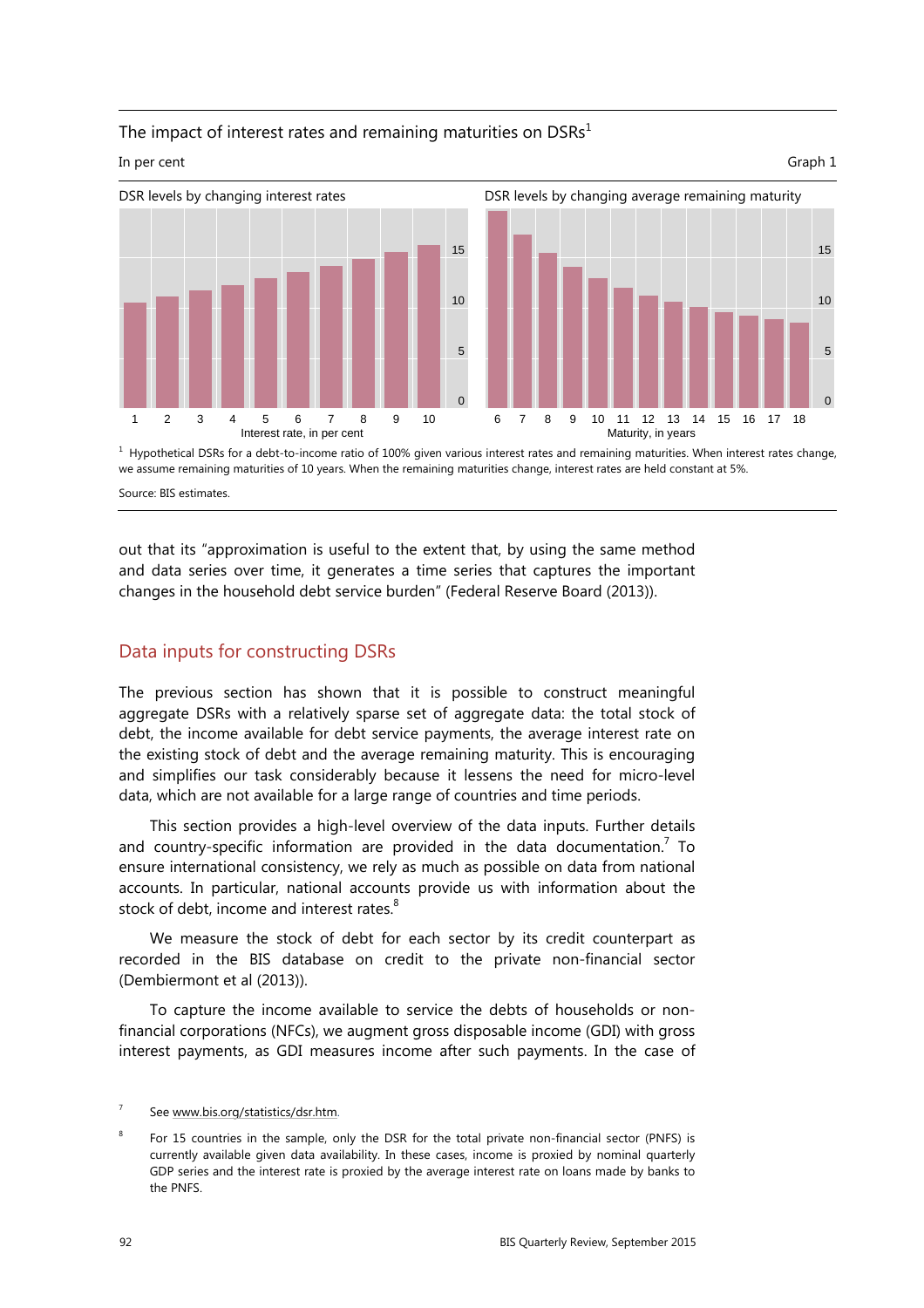<span id="page-4-4"></span>NFCs, we also add dividends, as these are discretionary and could be reduced if debt service payments become too large. The sum of the two comprises the income of the total private non-financial sector.<sup>[9](#page-4-3)</sup>

To accurately measure aggregate DSRs, the interest rate has to reflect average interest rate conditions on the stock of debt, which contains a mix of new and old loans with different fixed and floating nominal interest rates attached to them.

The average interest rate on the stock of debt is computed by dividing gross interest payments plus financial intermediation services indirectly measured (FISIM) by the stock of debt. FISIM is an estimate of the value of financial intermediation services provided by financial institutions. When national account compilers derive the sectoral accounts, parts of interest payments are reclassified as payments for services and allocated as output of the financial intermediation sector. In turn, this output is recorded as consumption by households and NFCs. As we are interested in the total burden of interest payments on borrowers regardless of their economic function, we add FISIM back to the interest payments reported in the national accounts<sup>[10](#page-4-2)</sup>

The average interest rate derived from national accounts is closely aligned with the lending rate on the stock of credit on banks' balance sheets (Graph 2, left-hand panel). Differences exist because the national account data capture a broader range of debt instruments than do the banking data. But the close alignment of both rates suggests that similar DSR estimates are obtained regardless of which rate is used. Hence, banking sector lending rates can be used as a proxy in cases where national account data are not available.<sup>[11](#page-4-1)</sup>

Estimating average remaining maturities is difficult, as the data are usually not available. Some sources provide information on contractual maturities. But these may differ from actual maturities – for instance, because of rollovers and other forms of refinancing.<sup>12</sup> And, as discussed, we are mainly interested in actual maturities because they determine the amount of money households and firms have to dedicate to amortising debt. We therefore have to rely on judgment, backed by as much evidence as is available. As we will show, potential mistakes mainly lead to a shift in the level of estimated DSRs, but will not affect their dynamics over time.

- <span id="page-4-3"></span>This is the best approximation for the income of the PNFS which correctly matches the definition and scope of the credit series. There is a degree of double-counting, though, as some dividends from the NFCs are paid to households. However, the amount concerned is very small and does not have a significant impact on the income measure and hence on the final DSR.
- <span id="page-4-2"></span><sup>10</sup> The FISIM component relative to total interest payments can vary across time. For the household sector in our sample, it is, for instance, estimated to be about 30% on average.
- <span id="page-4-1"></span> $11$  For a few countries, even average lending rates on the stock of bank debt are not available. Instead, we use the short-term money market rate plus the average markup between lending rates and the money market rates across countries, as this provides a reasonable approximation (Drehmann and Juselius (2012)).
- <span id="page-4-0"></span> $12$  From a financial stability perspective, it can also be useful to look at debt service burdens that take contractual remaining maturities into account. The shorter they are, the higher the rollover risks and potential disruptions to economic activity if banks are not willing to refinance maturing loans.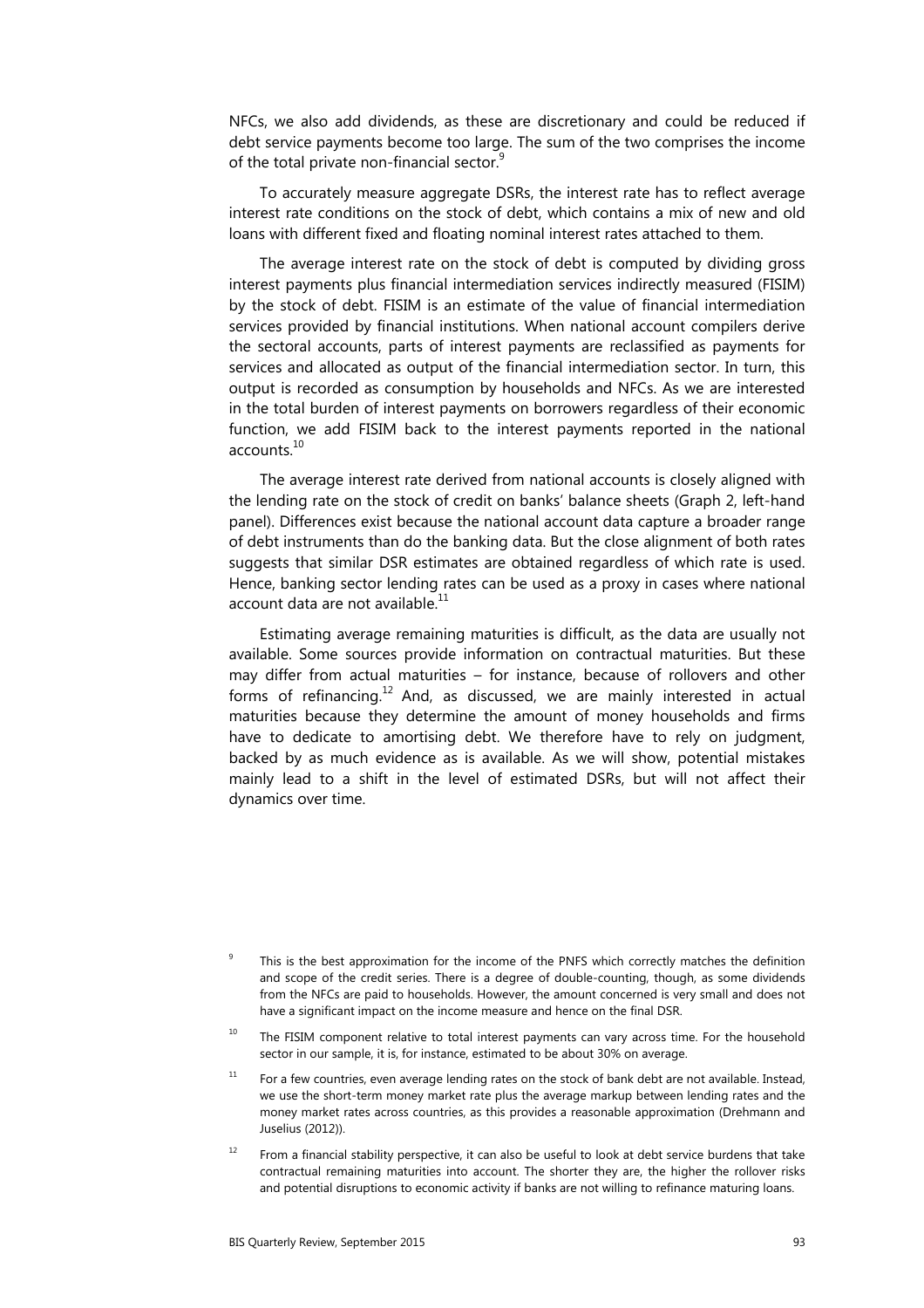# <span id="page-5-0"></span>Does using aggregate information to construct aggregate DSRs introduce distortions?

Box 1

This box analyses how sensitive our approach is to aggregation assumptions. We start by showing that aggregate amortisation can indeed be estimated by assuming that the outstanding stock of debt is repaid in equal instalments, even though credit contracts are structured in a multitude of fashions at the micro level. Since the instalment loan formula is non-linear, however, the use of aggregates for the interest rate, the average remaining maturity, the debt stock and income will distort the picture relative to what one might obtain if one had access to more granular data. We show in this box that this distortion is relatively constant even when underlying inputs change. This indicates that our approach may lead to a potential misestimation of the level of the DSR, but generally have little influence on dynamics.

To assess potential aggregation effects, we simulate a debt stock consisting of 1,000 artificial loans that differ in size, interest rate, average remaining maturity and income of the borrower. All input variables are random. In the base case, debt-to-income ratios average 150%, interest rates 5% and average remaining maturities 15 years. The distributions of these variables across loans are calibrated in such a way that the resultant distribution of individual debt service ratios in the base case is very similar to the distribution of household debt service ratios in Canada and the United States.

| Effect of using aggregated data instead of micro-level loan data $1$ |            |        |        |        |        | Table A |
|----------------------------------------------------------------------|------------|--------|--------|--------|--------|---------|
| Fraction of interest-only loans                                      |            | 0%     | 25%    | 50%    | 75%    | 100%    |
| Individual loan data                                                 | Mean DSR   | 16.5   | 15.9   | 17.0   | 17.4   | 17.7    |
|                                                                      | Median DSR | 14.5   | 7.5    | 7.3    | 7.2    | 7.2     |
| Aggregate DSR                                                        |            | 14.5   | 14.5   | 14.5   | 14.5   | 14.5    |
| Mean DSR - Aggregate DSR                                             |            | 2.0    | 1.4    | 2.5    | 2.9    | 3.2     |
| <b>Average interest rate</b>                                         |            | 1%     | 3%     | 5%     | 7%     | 9%      |
| Individual loan data                                                 | Mean DSR   | 12.5   | 14.2   | 16.1   | 18.0   | 20.1    |
|                                                                      | Median DSR | 10.3   | 12.2   | 13.8   | 15.9   | 17.8    |
| Aggregate DSR                                                        |            | 10.7   | 12.4   | 14.2   | 16.2   | 18.3    |
| Mean DSR - Aggregate DSR                                             |            | 1.8    | 1.8    | 1.8    | 1.8    | 1.8     |
| Median DSR - Aggregate DSR                                           |            | $-0.4$ | $-0.2$ | $-0.4$ | $-0.3$ | $-0.5$  |
| Average remaining years to maturity                                  |            | 11     | 13     | 15     | 17     | 19      |
| Individual loan data                                                 | Mean DSR   | 20.9   | 19.3   | 16.1   | 14.5   | 13.2    |
|                                                                      | Median DSR | 16.7   | 15.4   | 13.8   | 12.7   | 11.9    |
| Aggregate DSR                                                        |            | 17.8   | 15.8   | 14.2   | 13.3   | 12.3    |
| Mean DSR - Aggregate DSR                                             |            | 3.1    | 3.5    | 1.8    | 1.3    | 0.9     |
| Median DSR - Aggregate DSR                                           |            | $-1.1$ | $-0.4$ | $-0.4$ | $-0.6$ | $-0.3$  |
| Average debt-to-income ratios                                        |            | 110%   | 130%   | 150%   | 170%   | 190%    |
| Individual loan data                                                 | Mean DSR   | 11.8   | 13.9   | 16.1   | 18.2   | 20.4    |
|                                                                      | Median DSR | 10.1   | 12.0   | 13.8   | 15.7   | 17.5    |
| Aggregate DSR                                                        |            | 10.5   | 12.4   | 14.3   | 16.2   | 18.1    |
| Mean DSR - Aggregate DSR                                             |            | 1.3    | 1.6    | 1.8    | 2.1    | 2.3     |
| Median DSR - Aggregate DSR                                           |            | $-0.3$ | $-0.4$ | $-0.4$ | $-0.5$ | $-0.6$  |

<sup>1</sup> Based on simulations of a debt stock consisting of 1,000 artificial loans; all input variables are random; in the base case, debt-to-income ratios average 150%, interest rates 5% and average remaining maturities 15 years; columns may not sum up due to rounding.

Source: BIS calculations.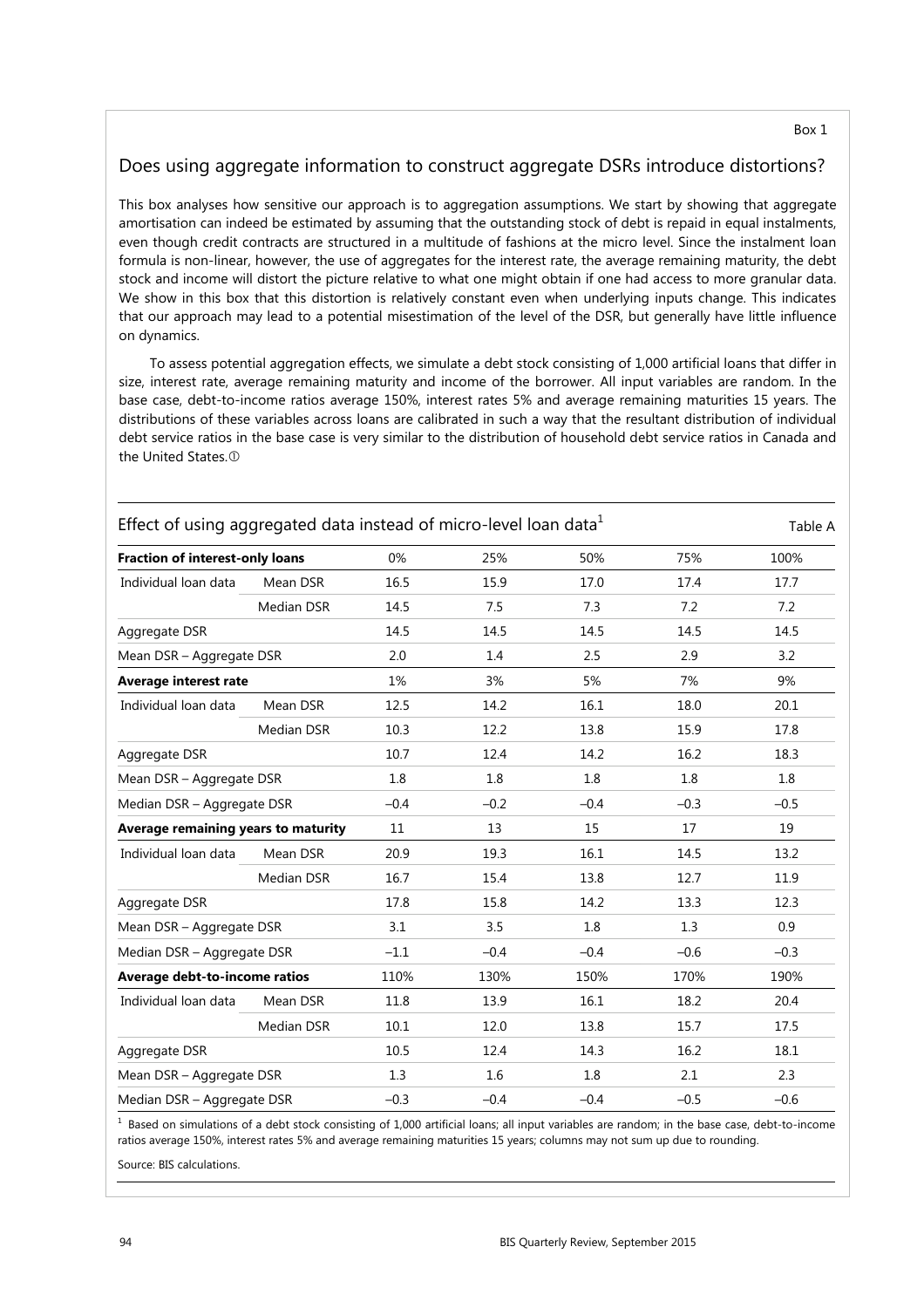<span id="page-6-2"></span>The simulation highlights that, while our methodology produces an approximation error, this is little related to the instalment loan assumption. To check the validity of this assumption, we let the fraction of instalment loans vary between zero and [100](#page-11-0)%.<sup>®</sup> The remaining loans in this case are interest-only loans, of which only 1/15 involve repaying the principal in each period, in line with an assumption that the average remaining maturity is 15 years. The upper panel of Table A shows the difference between using micro data and relying on aggregate data plus the instalment loan formula. On average, the two approaches differ by around 2.5 percentage points. But this difference varies only between 1.4 and 3.2 percentage points depending on our assumption about the share of interest-only loans.<sup>®</sup> This variation is small, especially given that the composition of the loan portfolio is unlikely to change to such a degree within a particular country. As such, it indicates that the instalment loan assumption works well for constructing aggregate DSRs.

As discussed in the main text, while the main source of approximation error arises from the use of aggregate information, this more likely distorts the estimated mean of the DSR than its dynamics. In particular, the size and direction of this error remain fairly constant, as the overall levels of interest rates, debt-to-income ratios or maturities change. In the base case (average debt-to-income ratio = 150%, average interest rate = 5% and average remaining maturity = 15 years), the average DSR of the individual loans is 16.1%, which is 1.9 percentage points higher than the estimated DSR of 14.2%. If interest rates on average increase to 9%, the average DSR of individual loans rises to 20.1% and the estimated DSR rises to 18.3%, but the estimation error remains approximately the same, at 1.8 percentage points. Similar results emerge for changes in the average remaining maturity or debt-to-income ratios. Interestingly, the approximation error is even lower if we compare the estimated DSR with the median of the individual data. In any case, note that the ranges of the input parameters in this simulation are rather large. For instance, we simulate debt-to-income ratios from 110% to 190%, but it took around 20 years for the debt-to-income ratio for the total private sector in the United States to increase from 110% to 150%. Similarly, an increase in the average remaining maturity from 15 to 19 years (we simulate remaining maturities between 11 and 19 years) would require a doubling of the average remaining maturity on more than 25% of the outstanding loans, which is not likely to happen. The characteristics of the loan stock are thus likely to be relatively stable over time. This argues for the accuracy of the aggregate approach for estimating DSRs.

 Based on the Consumer Expenditure Survey, Johnson and Li (2010) report the following distribution of household debt service burdens in the United States from 1992 to 2004: 6% (20th percentile), 12% (40th percentile), 19% (60th percentile) and 28% (80th percentile). Calculating debt service burdens based on an instalment loan formula, the corresponding values in our sample are 2% (20th percentile), 10% (40th percentile), 17% (40th percentile) and 27% (80th percentile). The simulated distribution also broadly matches the distribution and main statistics of household DSRs in Canada from 1999 to 2000 (Faruqui (2008)). © When checking the instalment loan assumption, we increased the sample size to 30,000, to avoid small-sample problems, when the fraction of interest-only loans that repay the principal is low. <sup>3</sup> The median drops rapidly with the fraction of interest-only loans by construction, as 14/15 of the interest-only loans are not amortised at all.

> For the household sector, we apply a constant 18-year average remaining maturity across countries and time. Two different approaches lead to this assumption. First, 18 years emerges as the average across countries, if we assume an average remaining maturity of 20 years for mortgages<sup>13</sup> and six years for consumer loans,<sup>14</sup> and weight these values by the respective share in households'

<span id="page-6-1"></span><sup>&</sup>lt;sup>13</sup> Mortgages are typically repaid over 25–30 years in advanced countries. In the simplest case, where the volume of loans taken out over consecutive years is always the same, the credit-weighted average remaining maturity across new and old (partially repaid) loans is between 16 and 19 years. If new borrowers take out larger nominal loans than old ones, which historically has happened, for instance, because of rising house prices, the weighted average remaining maturity of the stock of credit is higher, suggesting a figure of about 20 years. This is closely in line with the average remaining maturity of 21 years in the United States that has prevailed since the early 1990s, as shown by the biannual *American Housing Survey* (see [http://www.census.gov/programs](http://www.census.gov/programs-surveys/ahs/data.html)[surveys/ahs/data.html\)](http://www.census.gov/programs-surveys/ahs/data.html).

<span id="page-6-0"></span><sup>&</sup>lt;sup>14</sup> An average remaining maturity of six years for consumer loans provides the best fit when trying to replicate the Fed's DSR for consumer loans. This is also consistent with the weighted average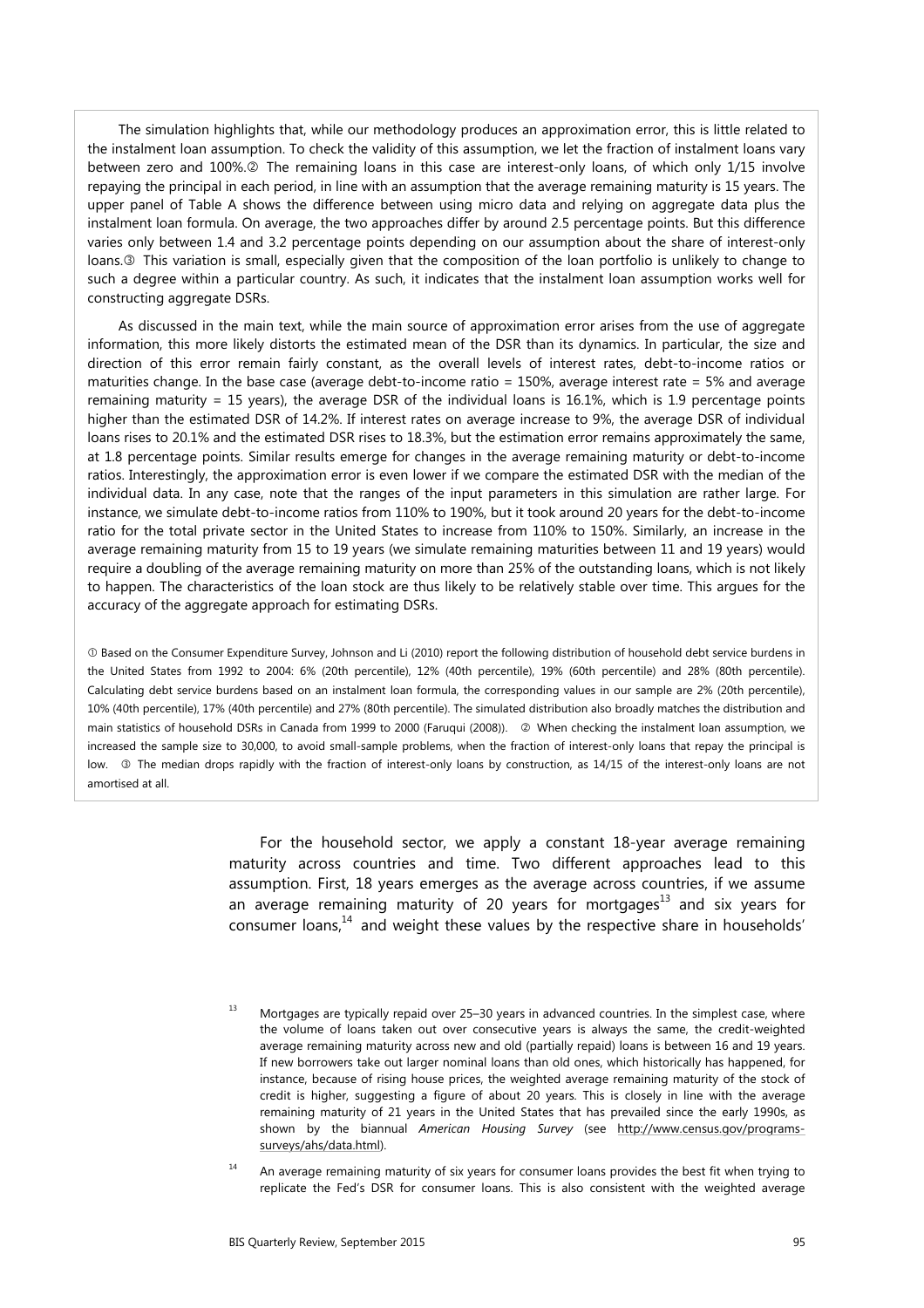#### <span id="page-7-1"></span>Cross-country comparisons of interest rates and maturities Graph 2 Graph 2

Difference between average interest rates and bank lending rates, by sector

Maturity for the household sector $1$ 

 Maturity for the private non-financial corporate sector



AU = Australia; BE = Belgium; CA = Canada; DE = Germany; ES = Spain; FI = Finland; FR = France; GB = United Kingdom; IT = Italy; KR = Korea; NL = Netherlands; PT = Portugal; SE = Sweden.

<sup>1</sup> Includes Belgium, Finland, France, Germany, Italy, the Netherlands, Portugal, Spain and the United States. <sup>2</sup> Distribution of weighted average remaining maturities across countries, assuming that mortgages have an average remaining maturity of 20 years and consumer loans an average of six years. <sup>3</sup> Distribution of weighted average remaining maturities across countries based on information from initial contractual maturities in three broad buckets, assuming that [90](#page-1-4)% of the loans with short-term maturities and 75% of the loans with medium-term maturities get rolled over. <sup>4</sup> Distribution of weighted average remaining maturities across countries based on information from initial contractual maturities in three broad buckets. Includes Belgium, Denmark, Finland, France, Germany, Italy, the Netherlands, Portugal and Spain. <sup>5</sup> Rollovers: [90%](#page-1-4) short-term, 75% medium-term and 10% long-term.

Sources: ECB; national data; BIS calculations.

total debt (Graph 2, centre panel). Alternatively, for some countries, we have information on the amount of household loans on banks' balance sheets grouped into three broad buckets of initial contractual maturities.<sup>15</sup> Taking a weighted average across maturity buckets leads again to an average remaining maturity for household loans of around 18 years in all countries (Graph 2, centre panel). Interestingly, in both cases the variation across countries is small, supporting the use of a constant average maturity across countries. This simplifies the approach, and in any event using country-specific remaining maturities that vary from 16 to 19 years would not alter the DSRs significantly.

For the non-financial corporate sector, we apply a 13-year average remaining maturity. This value is more judgmental than in the case of the household sector, because we have little information on actual amortisations. However, we know that refinancing to extend maturity is very important. For instance, around 45% of bonds

remaining maturity of 6.5 years for consumer loans in the United States that has prevailed since 1980.

<span id="page-7-0"></span> $15$  The three buckets are loans with initial contractual maturities of less than one year, between one and five years and above five years. We then assume that these buckets correspond to remaining maturities of one, three and 20 years, respectively. We also assume that [90](#page-1-4)% of the loans with short maturities and 75% of the loans in the middle bucket get rolled over (Box 2 discusses how rollovers affect remaining maturities). Dropping the rollover assumption shortens the average remaining maturities to 17.2 years and increases the cross-country variation somewhat.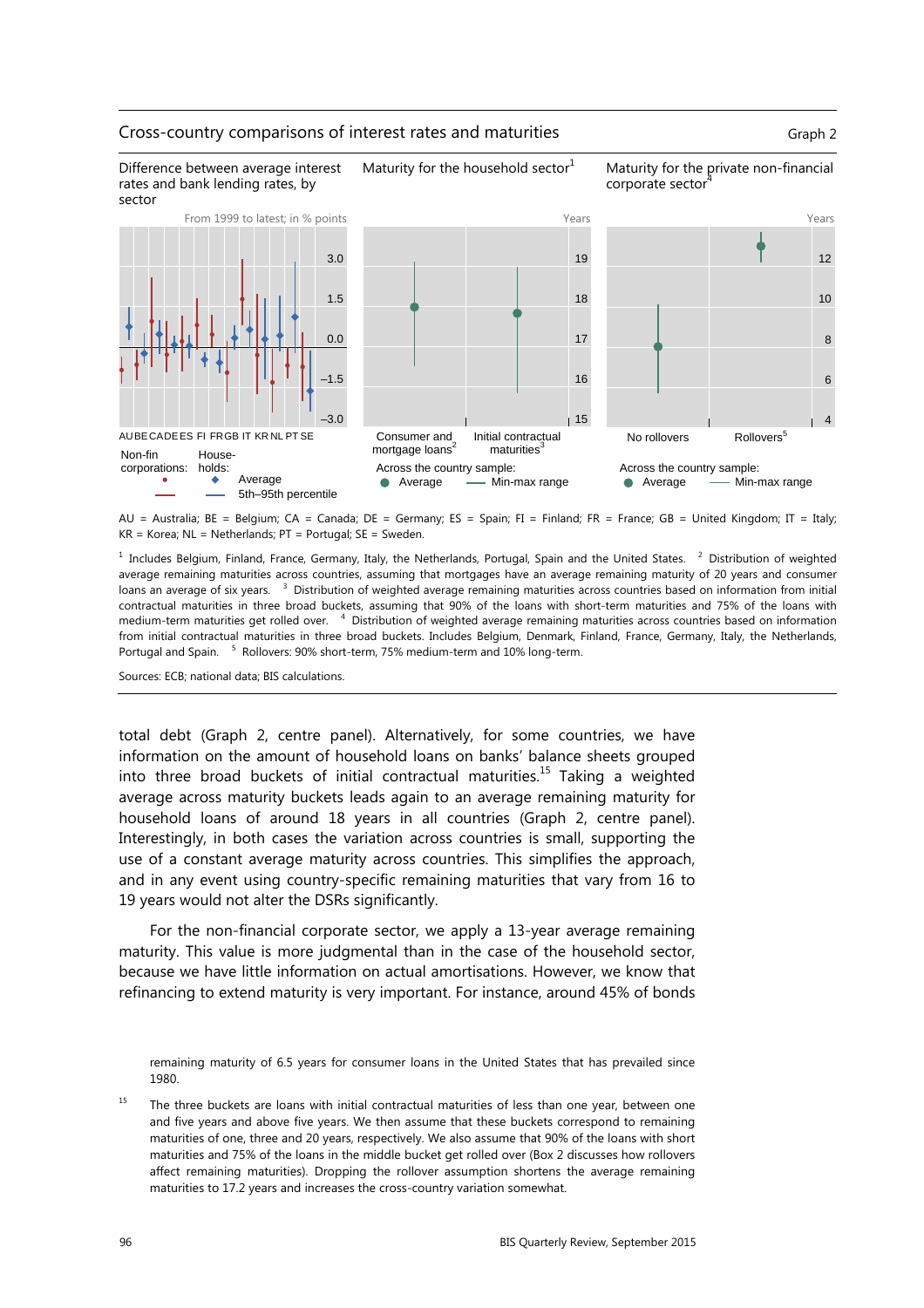<span id="page-8-2"></span>or syndicated loans are refinanced (Mian and Santos (2011), Xu (2015)).<sup>16</sup> Applying this rollover assumption leads to a substantially higher estimate of the average remaining maturity than is evident from contractual maturities (Graph 2, right-hand panel).<sup>[17](#page-8-0)</sup> It also makes the estimates more similar across both time and countries, despite large changes in contractual maturities in some countries. For example, in Spain, 40% of the loans had a contractual maturity of less than one year in the late 1990s, whereas only 20% do now.

For the total private non-financial sector, we assume that the maturity is a weighted average of the maturities in the two subsectors. The weights are given by the share of debt in each sector compared with the total amount of private nonfinancial debt.

#### The effect on the DSR of changing average remaining maturities



 $<sup>1</sup>$  Simple average of the DSRs across countries across time given different fixed remaining maturities.</sup>

<span id="page-8-1"></span><span id="page-8-0"></span>Sources: Federal Reserve; national data; BIS; BIS estimates.

- $16$  Mian and Santos (2011) show that the refinancing probability varies with the business cycle, ranging from 45% in downturns to about 60% in booms. We choose the lowest value for two reasons. First, using the lower value gives DSR estimates that better capture incipient debt servicing constraints during booms. Second, not all refinances are extended with the same maturity as in the original loan, whereas we assume this to be the case.
- Similarly to the household sector, we use banks' balance sheet data on non-financial corporate sector loans divided into three buckets according to whether the initial contractual maturities are less than one year (short-term loans), one to five years (medium-term loans) or above five years (long-term loans). For each bucket, we take the average maturity from data on the initial maturities of all corporate bonds from 1990 to the present for advanced economies available in Dealogic. This gives us average initial maturities of 0.[92](#page-3-2), 3.5 and 13.3 years for the three buckets, respectively. As short-term loans are rolled over more frequently than long-term ones, we assume that [90](#page-1-4)% of short-term loans, 75% of medium-term loans and 10% of long-term loans are refinanced, in order to match the average refinancing probability of 45% suggested by the literature.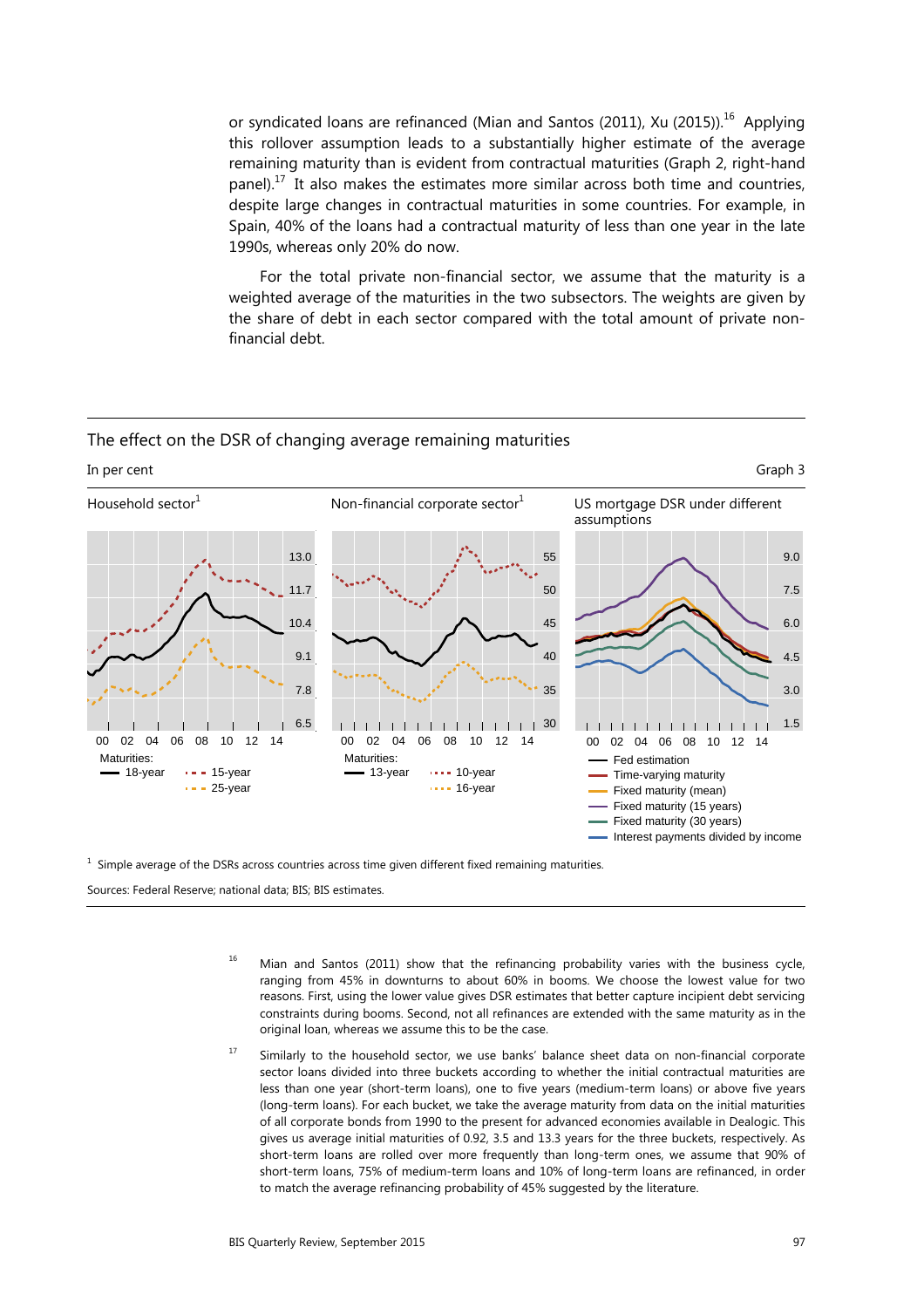# <span id="page-9-0"></span>Derivation of the DSR formula

In this box, we derive the instalment loan formula. We also show how we derive remaining maturities from contractual maturities.

To understand the instalment loan formula, consider a loan of size *D* with a per-period interest rate of *i* and a maturity of *s* periods. Let  $D_t$  denote the remaining principal in period *t*, with  $D=D_1$ . Suppose that the per-period debt costs,  $R_t$ , are paid in equal portions over the maturity of the loan, ie  $R=R_2=\cdots=R_s$ , which means that the loan is structured as a so called instalment loan. How large is the debt cost, *R*, given *D*, *i* and *s*?

To derive a formula for *R*, consider what we know about debt costs in each period. In the first period, for instance, the payment must satisfy  $R=iD+D-D<sub>2</sub>$  and in the *t*:th period  $R=iD<sub>t</sub>+D<sub>t</sub>-D<sub>(t+1)</sub>$ . In the last period, *s*, the payment satisfies  $iD_s+D_s-D_{(s+1)}$ , but since there is no remaining principal in period  $s+1$ , ie  $D_{(s+1)}=0$ , we have:

$$
D_s = \frac{R}{1+i}
$$

This expression can then be used to derive the payment in the second-to-last payment period, which gives:

$$
D_{s-1} = \frac{R}{1+i} + \frac{R}{(1+i)^2} = \frac{R(1+(1+i))}{(1+i)^2}
$$

Continuing recursively in this fashion until the first payment period, we get:

$$
D = \frac{R(\sum_{k=0}^{s-1} (1+i)^k)}{(1+i)^s}
$$

which, using the formula for a finite geometric sum, becomes:

$$
D = \frac{1 - (1 + i)^s}{-(1 + i)^s i} R
$$

Solving for *R* gives:

$$
R = \frac{-(1+i)^s i}{1 - (1+i)^s} D = \frac{-(1+i)^s i}{-(1+i)^s (1 - \frac{1}{(1+i)^s})} D = \frac{i}{1 - (1+i)^{-s}} D
$$

Defining the debt service ratio as *DSR*=*R*/*Y*, where *Y* denotes income, we have the desired formula:

$$
DSR = \left(\frac{i}{(1 - (1+i)^{-s}}\right) \frac{D}{Y}
$$

Given that borrowers can roll over debt with some probability, how can we estimate maturities from information on initial contractual maturities? Consider a portfolio of loans with a contractual maturity of *c* periods. At maturity, each loan has a probability *ρ* of getting renewed for another *c* periods. Then, the maturity, *s*, of the portfolio satisfies:

$$
s = (1 - \rho)c + \rho ((1 - \rho)2c + \rho ((1 - \rho)2c + \cdots))
$$
  
= (1 - \rho)c(1 + 2\rho + 3\rho^2 + \cdots) = (1 - \rho)c \sum\_{i=0}^{\infty} \rho^i (i + 1)

and using the formula for the infinite sum of an arithmetico-geometric sequence gives:

$$
s = (1 - \rho)c\left(\frac{1}{1 - \rho} + \frac{\rho}{(1 - \rho)^2}\right) = \frac{c}{(1 - \rho)}
$$

Hence, the remaining contractual maturity can be simply calculated by dividing the contractual maturity by one minus the rollover probability.

Even if our estimates for remaining maturities are inaccurate, this will mainly affect the level rather than the dynamics of DSRs. The solid lines in the left-hand and centre panels of Graph 3 show the average sectoral DSRs across countries,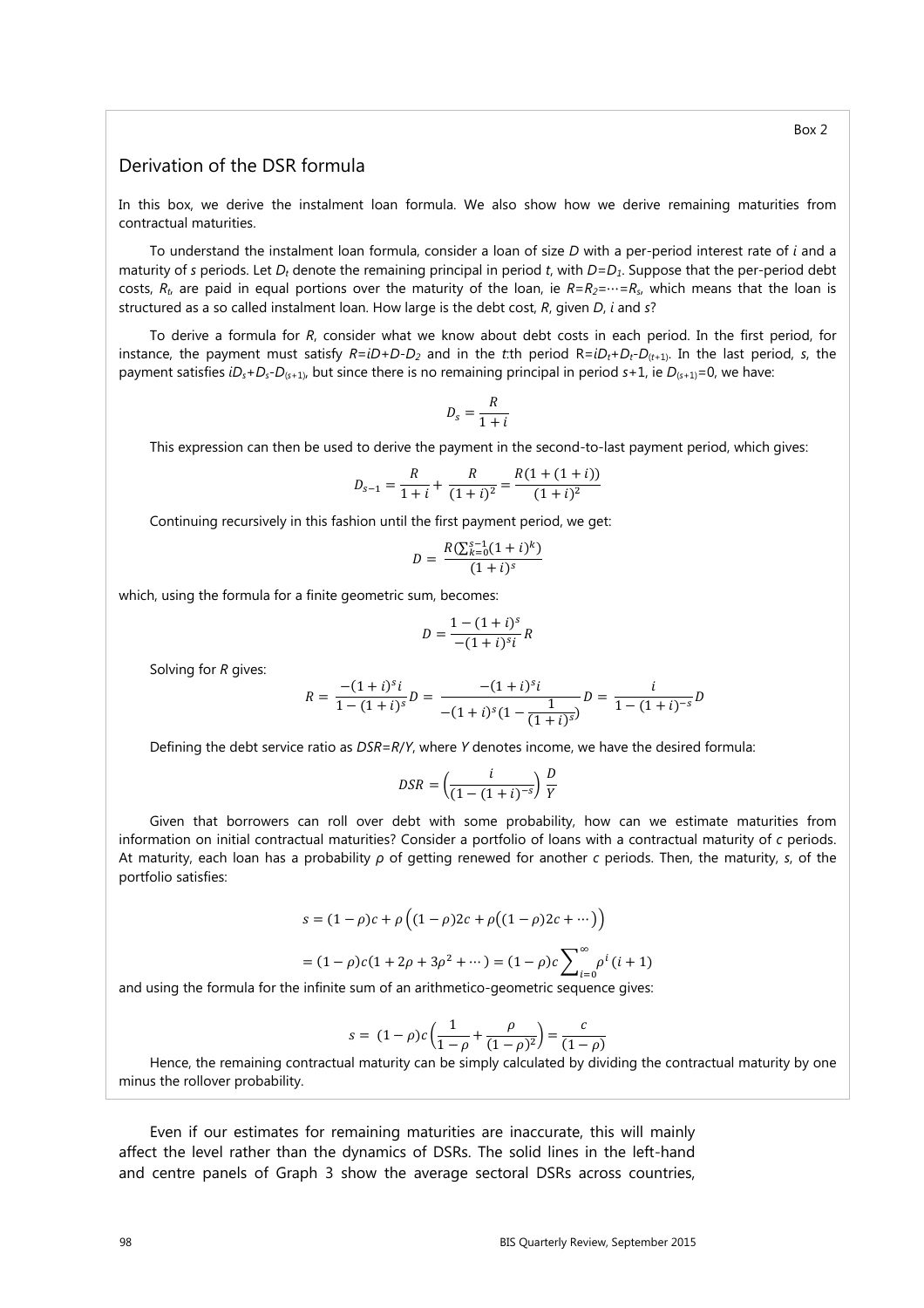<span id="page-10-3"></span>using the baseline assumption of 18 and 13 years for the household sector and the non-financial corporate sector, respectively. The dotted lines show DSRs under alternative maturity assumptions. As can be seen from the graph, changes in the assumptions about remaining maturities have a first-order impact on the level but not on the dynamics of the estimated DSRs for both sectors. When we apply a higher maturity, the DSR naturally moves down since the loans are amortised over a longer period of time, while the opposite is true for lower maturities.

Keeping remaining maturities fixed across time and across countries is appealing because of its simplicity, but it may distort our estimates somewhat, beyond shifts in the level. Yet, as long as the structure does not change significantly and permanently, deviations are likely to be small and temporary. This can be illustrated for the US mortgage sector, where we have information on actual remaining maturities and the Federal Reserve's own estimate of the mortgage debt service ratio as a reference point. Using time-varying average remaining maturities allows us to replicate the Fed's estimates (black and red lines, right-hand panel of Graph 3).<sup>18</sup> If we hold remaining maturities constant at their historical mean instead (yellow line), we overestimate the increase in the mortgage DSR around the financial crisis, as in fact average remaining maturities in that period rose from 21 to 24 years and then fell back. However, despite a substantial shift in remaining maturities, the difference between the DSRs based on time-varying and constant maturities is less than half a percentage point at any given point.<sup>19</sup> The level shift from applying "wrong" remaining maturities is clearly visible in the graph. For instance, the dynamics of the debt service ratio are essentially unaffected whether we assume a remaining maturity of 15 years (purple line) or 30 years (green line).

The US example highlights again that it is important to take amortisations into account when assessing debt-related payments for households and firms. Mortgage interest payments alone relative to income (blue line) looked sustainable compared with historical levels, even at the height of the crisis.<sup>20</sup> But once one accounts for amortisation, debt service ratios were substantially higher than in earlier periods or several years after the crisis.

# The evolution of DSRs over the last 15 years

In this section, we use the BIS estimates to study the evolution of the DSR in different countries over the last 15 years. Given the difficulties in pinpointing the level accurately, it is more meaningful to compare national DSRs relative to their means rather than comparing their absolute levels. In a cross-country context, such

- <span id="page-10-2"></span>When constructing this estimate, we follow the Fed and assume a minimum repayment of 2% in each quarter for revolving consumer loans (ie [98](#page-9-0)% can be rolled over) and an average remaining maturity of other consumer loans of four years, in line with initial contractual maturities of five to six years, as observed for cars or student loans in the United States.
- <span id="page-10-1"></span><sup>19</sup> Given the inherent non-linearity in the instalment loan formula, a three-year shift in aggregate remaining maturities – for example, from 10 to 13 years – would have had a proportionally bigger impact.
- <span id="page-10-0"></span><sup>20</sup> Note that, while relatively small changes in the assumption about remaining maturity do not meaningfully affect the overall trend, extreme maturity assumptions would matter: for example, assuming a remaining maturity of [100](#page-11-0) years would be misleading, as repayments in this case would be so low that the DSR and the ratio of interest payments to income would coincide.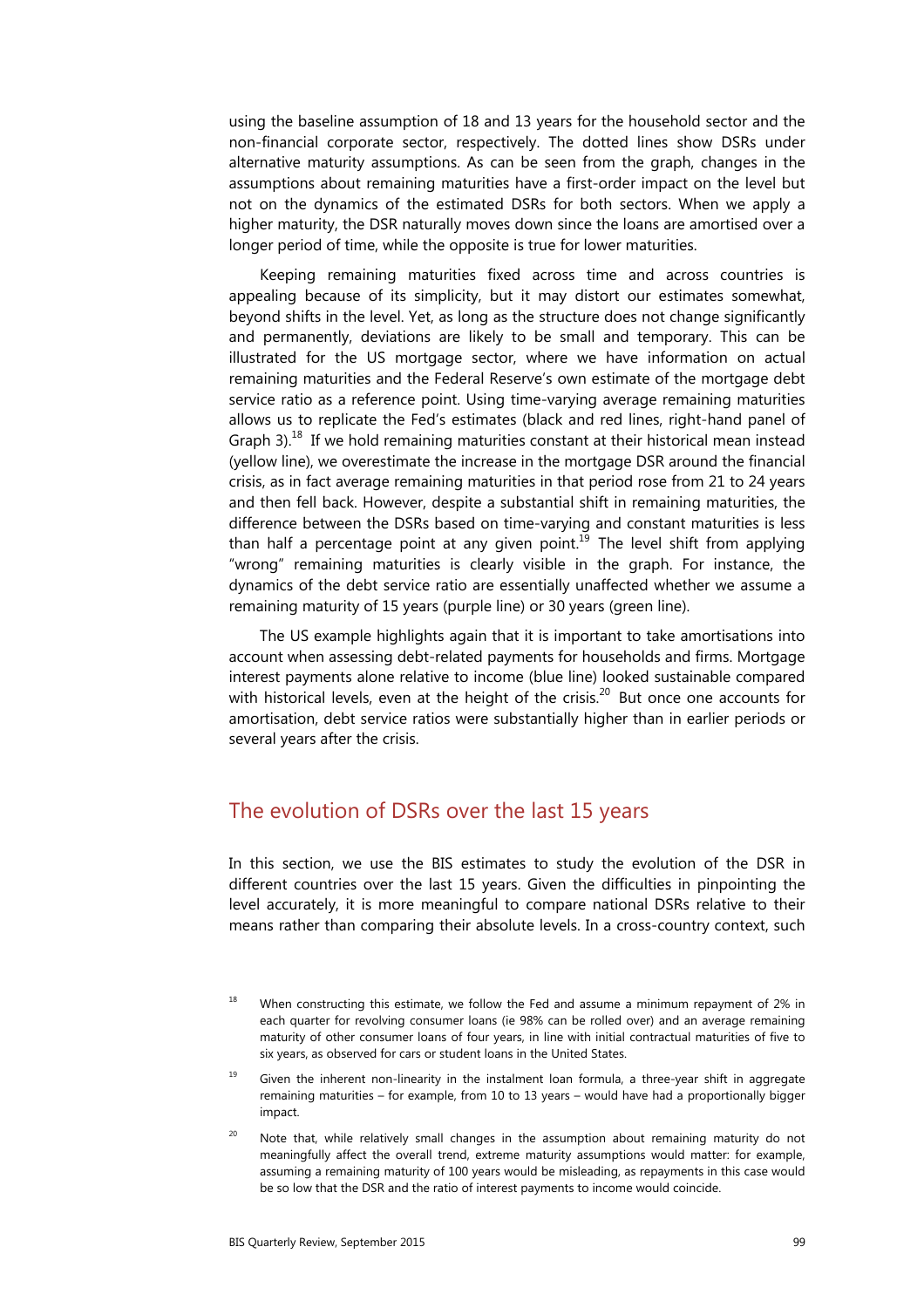#### <span id="page-11-0"></span>Evolution of the DSR and its components for the private non-financial sector $1$

Deviations from country mean; in percentage points Graph 4



 $1$  Country-specific means are based on all available data from 1999 onwards. The solid vertical line represents end-Q3 2008.

Sources: National data; BIS; BIS calculations.

an approach will also take care of different institutional and behavioural factors affecting average remaining maturities. In particular, it is unlikely that the 18- and 13-year assumed maturities for the household sector and the non-financial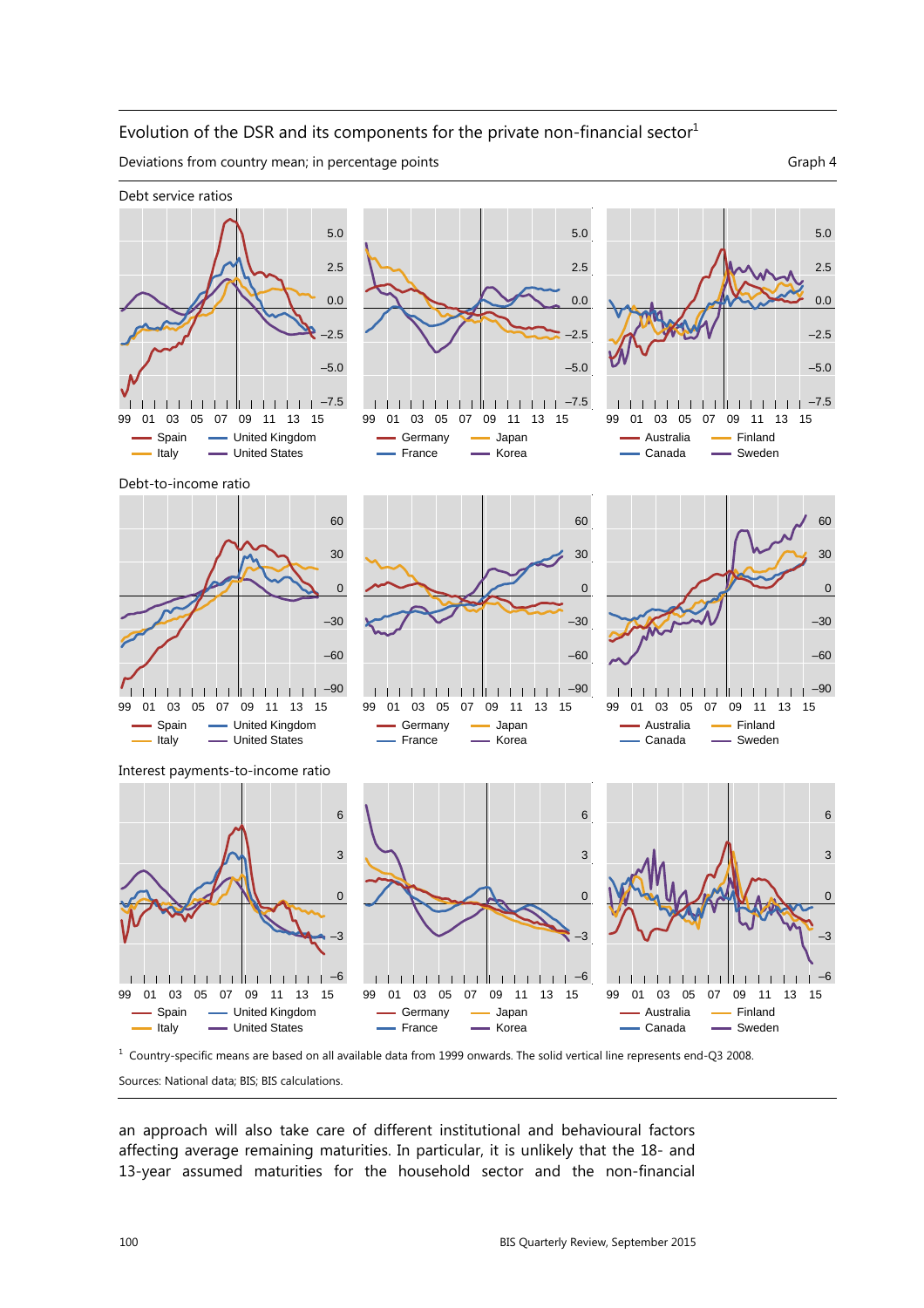<span id="page-12-0"></span>corporate sector, respectively, will be fully accurate for all countries. Given that, as already discussed, average remaining maturities mainly affect the level and not the dynamics of the DSR, removing cross-country specific means allows for a more appropriate cross-country comparison of how DSRs have evolved over time.

Graph 4 illustrates how the DSR provides a more comprehensive assessment of debt burdens than the debt-to-income ratio or simple measures of interest payments relative to income, because it takes both interest payments and amortisations into account*.* This is clearly visible in the case of France or Korea. Debt-to-income ratios have been rising in both countries since the early 2000s (Graph 4, centre panels). At the same time, interest rates – and with them interest payments-to-income ratios – have followed a downward trend (Graph 4, bottom panels), allowing households and firms to carry larger amounts of debt with the same amount of income. In the case of Korea, the DSR for the total private nonfinancial sector has been fluctuating around a broadly stable trend. For France, on the other hand, the increase in debt-to-income ratios has outweighed the fall in interest rates, leading to an overall rise in the DSR (Graph 4, top centre panel).

Evolution of the DSR for the household and non-financial corporate sector $1$ 

Deviations from country mean; in percentage points Graph 5 and Graph 5 and Graph 5 and Graph 5



 $1$  Country-specific means are based on all available data from 1999 onwards. The solid vertical line represents end-Q3 2008.

Sources: National data; BIS; BIS calculations.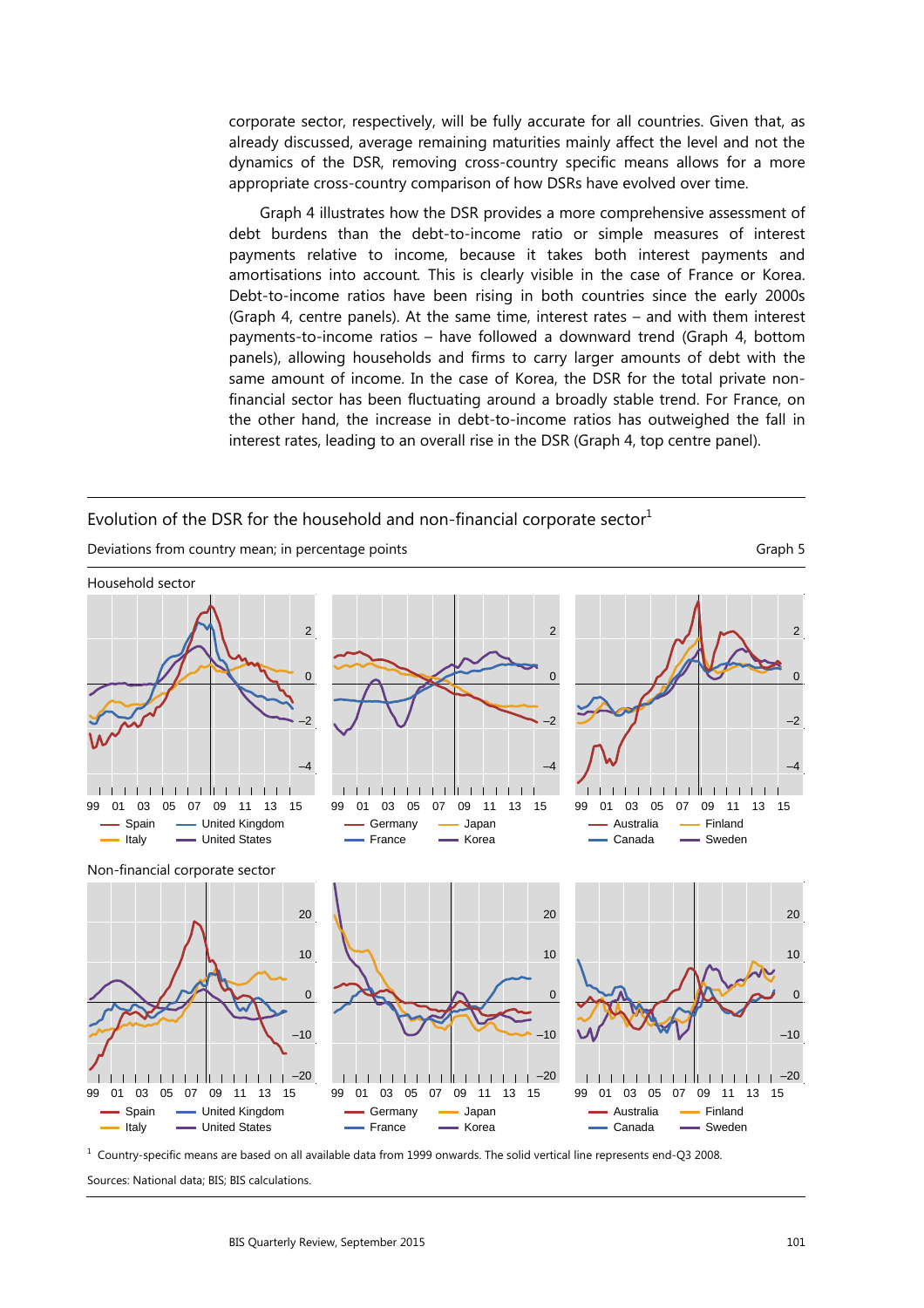<span id="page-13-0"></span>As such, DSRs provide an explanation for the limited amount of deleveraging that has taken place since the financial crisis, as documented by Buttiglione et al (2015), among others. Whereas debt-to-income ratios have been slow to fall, DSRs have dropped substantially in countries such as Spain, the United Kingdom and the United States (Graph 4, top left-hand panel), mainly due to the reduction in interest rates. Nonetheless, debt service ratios took several years to return to normal levels, helping to explain the weak post-crisis recovery (Juselius and Drehmann (2015)). DSRs are now below their sample average in many countries. Together with exceptionally low interest rates, this may reduce the incentives for further deleveraging.

DSRs can also provide a gauge of the sustainability of credit developments. For example, in Spain, the United Kingdom and the United States, household DSRs increased substantially ahead of the financial crisis (Graph 5, top left-hand panel). In Spain and the United Kingdom, this was accompanied by growing non-financial corporate DSRs (Graph 5, bottom left-hand panel). These developments are typical ahead of financial crisis. Indeed a rapid rise in DSRs has been found empirically to be a strong early warning indicator of systemic banking crises (Drehmann and Juselius (2014)).

At present, DSRs point to lower debt service burdens in some countries and sectors, but a substantial increase in others. For instance, non-financial corporate sector DSRs have been rising in Finland and Sweden, reaching high levels in comparison with cross-country benchmarks (Graph 5, bottom right-hand panel).

# Conclusion

This special feature provides an introduction to the new BIS database on aggregate debt service ratios. The database currently covers DSRs for the total private nonfinancial sector for 32 countries, as well as DSRs for the household and the nonfinancial corporate sectors separately for 17 countries.

From a methodological perspective, the main contribution of the article is to show that it is possible to construct consistent and meaningful DSRs for a large set of countries with a relatively sparse set of aggregate data. Whilst the use of more granular data may result in different estimates for DSR levels, our methodology captures the dynamics of DSRs over time quite well. For practical purposes, the difficulties in pinpointing the DSR level imply that it is most meaningful to compare our estimates of the DSR over time, and to remove country-specific means.

Looking forward, efforts are under way to increase the time and country coverage of the database. This will allow users a broader historical and global perspective, which is important given the pivotal role of debt service burdens as a link between business and financial cycles.